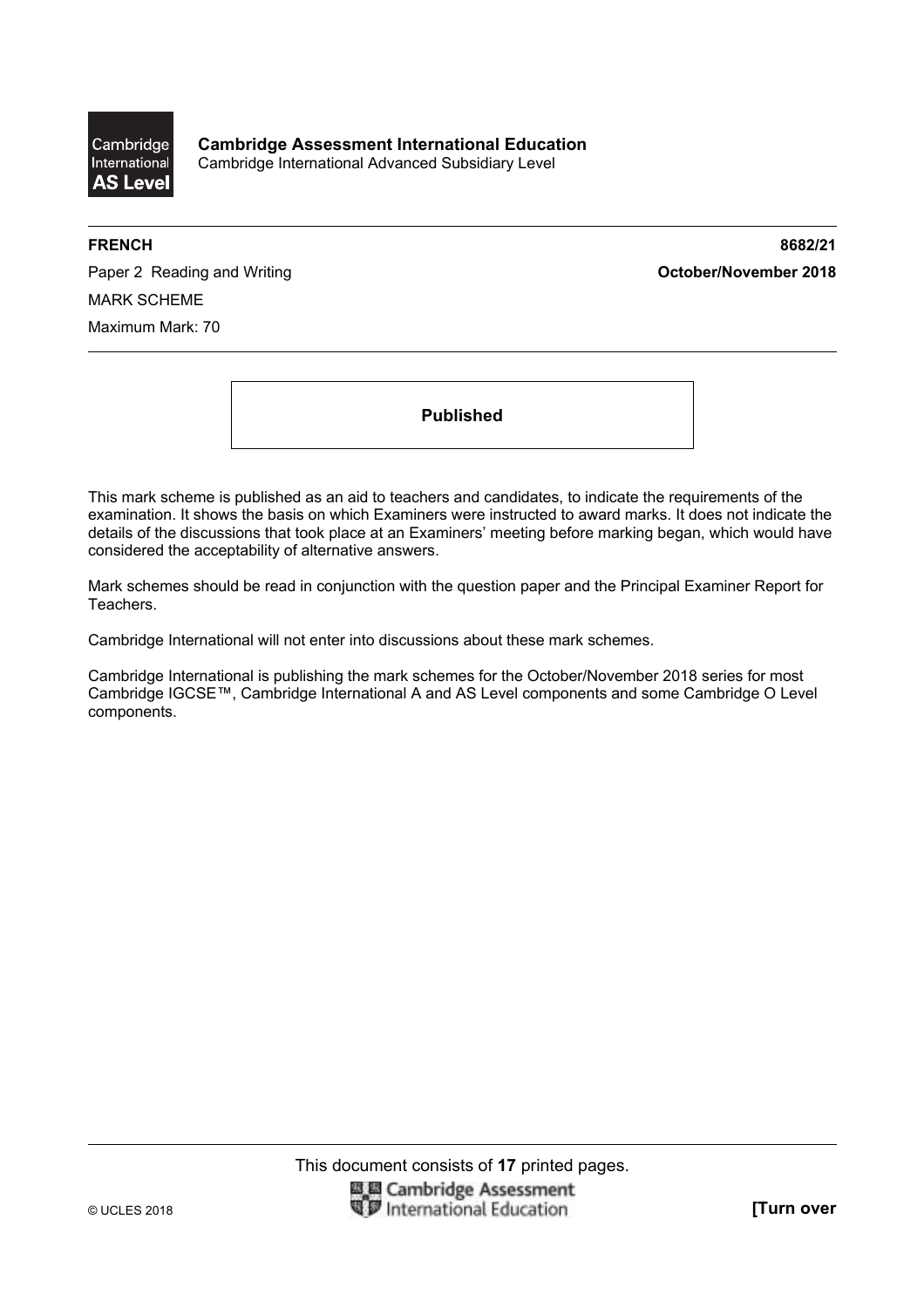## **Generic Marking Principles**

These general marking principles must be applied by all examiners when marking candidate answers. They should be applied alongside the specific content of the mark scheme or generic level descriptors for a question. Each question paper and mark scheme will also comply with these marking principles.

GENERIC MARKING PRINCIPLE 1:

Marks must be awarded in line with:

- the specific content of the mark scheme or the generic level descriptors for the question
- the specific skills defined in the mark scheme or in the generic level descriptors for the question
- the standard of response required by a candidate as exemplified by the standardisation scripts.

GENERIC MARKING PRINCIPLE 2:

Marks awarded are always **whole marks** (not half marks, or other fractions).

GENERIC MARKING PRINCIPLE 3:

Marks must be awarded **positively**:

- marks are awarded for correct/valid answers, as defined in the mark scheme. However, credit is given for valid answers which go beyond the scope of the syllabus and mark scheme, referring to your Team Leader as appropriate
- marks are awarded when candidates clearly demonstrate what they know and can do
- marks are not deducted for errors
- marks are not deducted for omissions
- answers should only be judged on the quality of spelling, punctuation and grammar when these features are specifically assessed by the question as indicated by the mark scheme. The meaning, however, should be unambiguous.

GENERIC MARKING PRINCIPLE 4:

Rules must be applied consistently e.g. in situations where candidates have not followed instructions or in the application of generic level descriptors.

GENERIC MARKING PRINCIPLE 5:

Marks should be awarded using the full range of marks defined in the mark scheme for the question (however; the use of the full mark range may be limited according to the quality of the candidate responses seen).

GENERIC MARKING PRINCIPLE 6:

Marks awarded are based solely on the requirements as defined in the mark scheme. Marks should not be awarded with grade thresholds or grade descriptors in mind.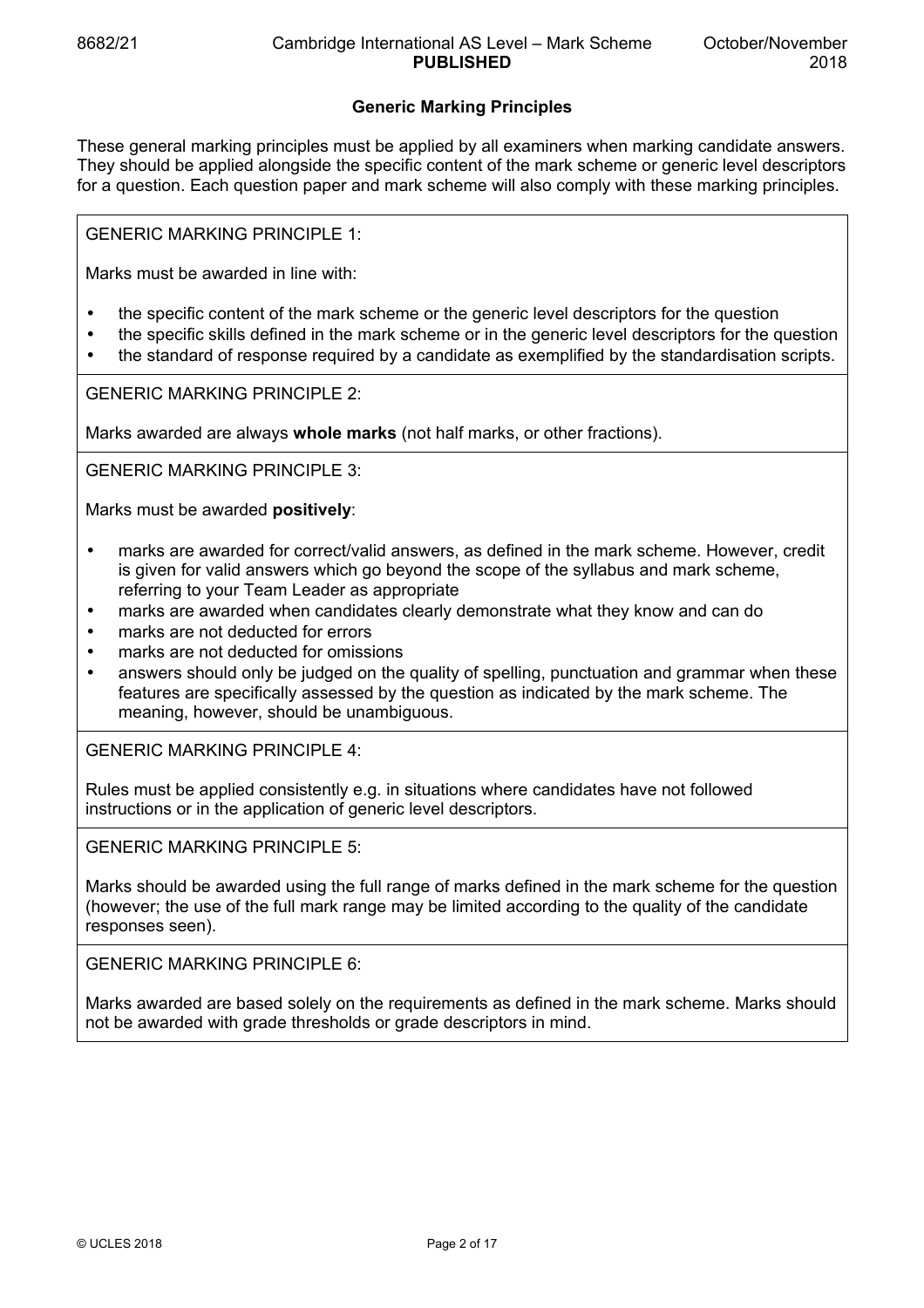## 8682/21 Cambridge International AS Level – Mark Scheme **PUBLISHED**

# **Section 1**

| <b>Question</b>   | <b>Answer</b> | <b>Marks</b> | Not allowed responses |
|-------------------|---------------|--------------|-----------------------|
| <b>Question 1</b> |               |              |                       |
| 1(a)              | déplore       | 1            |                       |
| 1(b)              | équivalente   | 1            |                       |
| 1(c)              | par semaine   | 1            |                       |
| 1(d)              | recommandées  | 1            |                       |
| 1(e)              | au-delà       | 1            |                       |

| <b>Question</b>                                                                                                                            | <b>Answer</b>                                                                                                             | <b>Marks</b> | Not allowed responses  |
|--------------------------------------------------------------------------------------------------------------------------------------------|---------------------------------------------------------------------------------------------------------------------------|--------------|------------------------|
| <b>Question 2</b>                                                                                                                          |                                                                                                                           |              |                        |
| Responses which do not fit directly into the 'footprint' left by the original word are not allowed $-$ i.e. no<br>additions, no deletions. |                                                                                                                           |              |                        |
| 2(a)                                                                                                                                       | On n'a pas adopté les habitudes                                                                                           |              |                        |
| 2(b)                                                                                                                                       | Il est difficile de les rattraper                                                                                         |              |                        |
| 2(c)                                                                                                                                       | Il est dommage que notre mode de vie soit<br>devenu sédentaire                                                            |              |                        |
| 2(d)                                                                                                                                       | Dans le passé, on bougeait plus/davantage                                                                                 |              | d'avantage             |
| 2(e)                                                                                                                                       | Claudette et Quentin disent que s'ils ne<br>marchent/marchaient pas eux-mêmes, leurs<br>enfants ne le feront/feraient pas |              | Inconsistency of tense |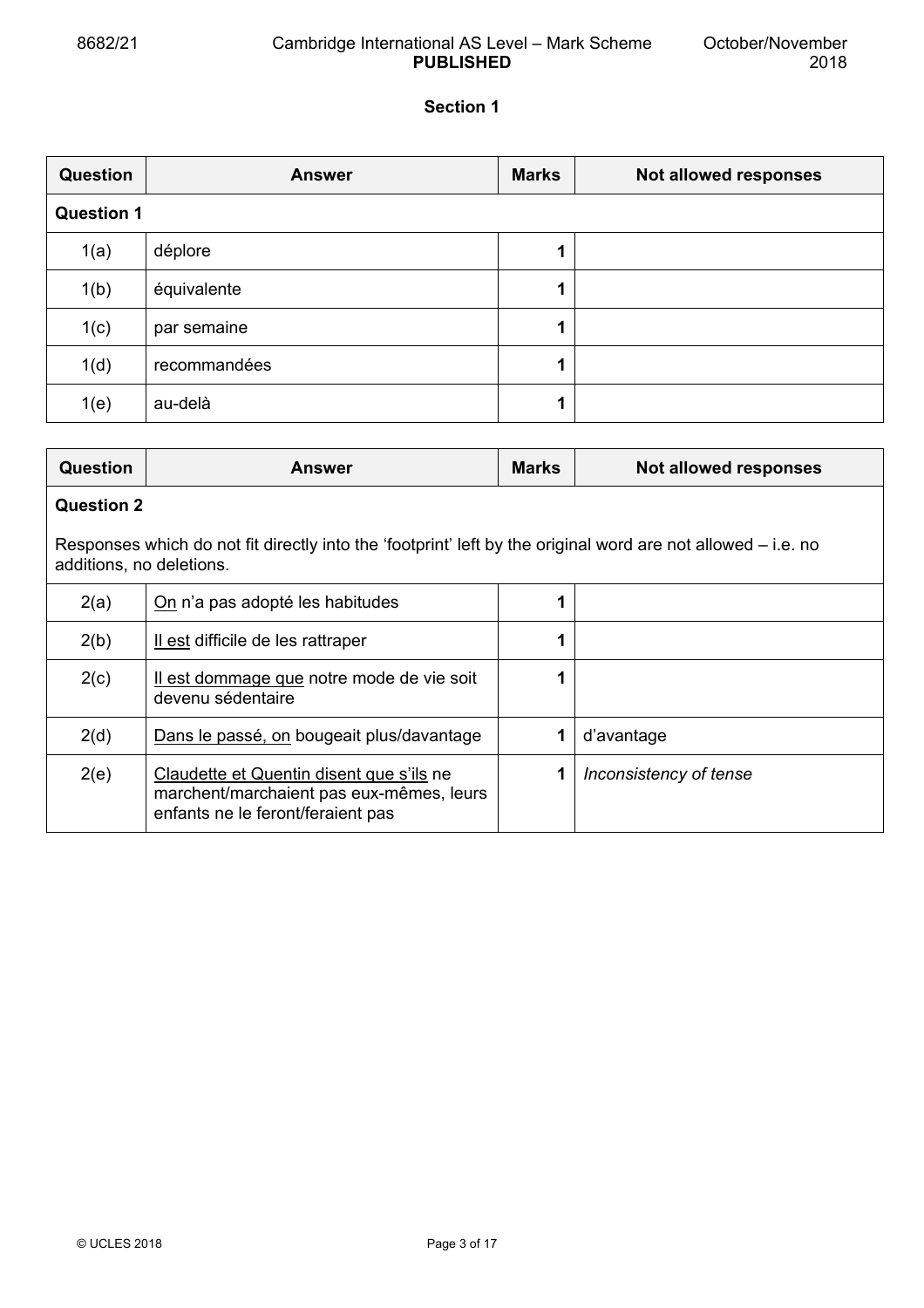| Question          | <b>Answer</b>                                                                                                                                                                                                                                                                      | <b>Marks</b> | Not allowed responses                                                            |
|-------------------|------------------------------------------------------------------------------------------------------------------------------------------------------------------------------------------------------------------------------------------------------------------------------------|--------------|----------------------------------------------------------------------------------|
| <b>Question 3</b> |                                                                                                                                                                                                                                                                                    |              |                                                                                  |
|                   | Candidates must not copy word for word from the text.                                                                                                                                                                                                                              |              |                                                                                  |
| 3(a)              | Comment les capacités physiques des collégiens ont-elles changé depuis les années<br>1970 (deux points) ? Quelle pourrait en être la conséquence nocive à long terme pour<br>ceux-ci, selon le docteur Monast (un point) ? (premier paragraphe)                                    |              |                                                                                  |
|                   | $\check{a}$                                                                                                                                                                                                                                                                        | 1            |                                                                                  |
|                   | Leur endurance/résistance (physique) a<br>chuté/diminué/est tombée/inférieure (de<br>25%                                                                                                                                                                                           |              | [chute] as a noun<br>Leur/physique/duration/condition                            |
|                   | Ils ont moins d'endurance physique<br>Leurs capacités physiques ont diminué                                                                                                                                                                                                        |              | dimunier/disminuir<br>Ils sont moins forts/plus faibles too<br>vague (TV)        |
|                   | diminution/réduction                                                                                                                                                                                                                                                               |              | n'a a amélioré                                                                   |
|                   | $\checkmark$<br>Ignore figures<br>Il leur faut/lls ont besoin de (en moyenne/25<br>%) plus de temps pour courir un kilomètre<br>Ils mettent plus de temps à<br>Ils prennent plus de temps pour<br>Ils sont plus lents pour<br>Le temps qu'ils prennent pour  a grandi/<br>augmenté |              | [hausse]<br>Ils courent moins vite TV<br>Ils font plus de temps pour             |
|                   | $\checkmark$ c                                                                                                                                                                                                                                                                     | 1            |                                                                                  |
|                   | Ils pourraient vivre/vivront moins longtemps<br>Ils mourront plus vite/jeunes/tôt<br>Leur vie est plus courte<br>longévité/durée de vie réduite<br>La capacité cardio-vasculaire indique<br>combien d'années on vivra                                                              |              | [espérance  vie]<br>leur temps de vie<br>duration<br>maladies cardio-vasculaires |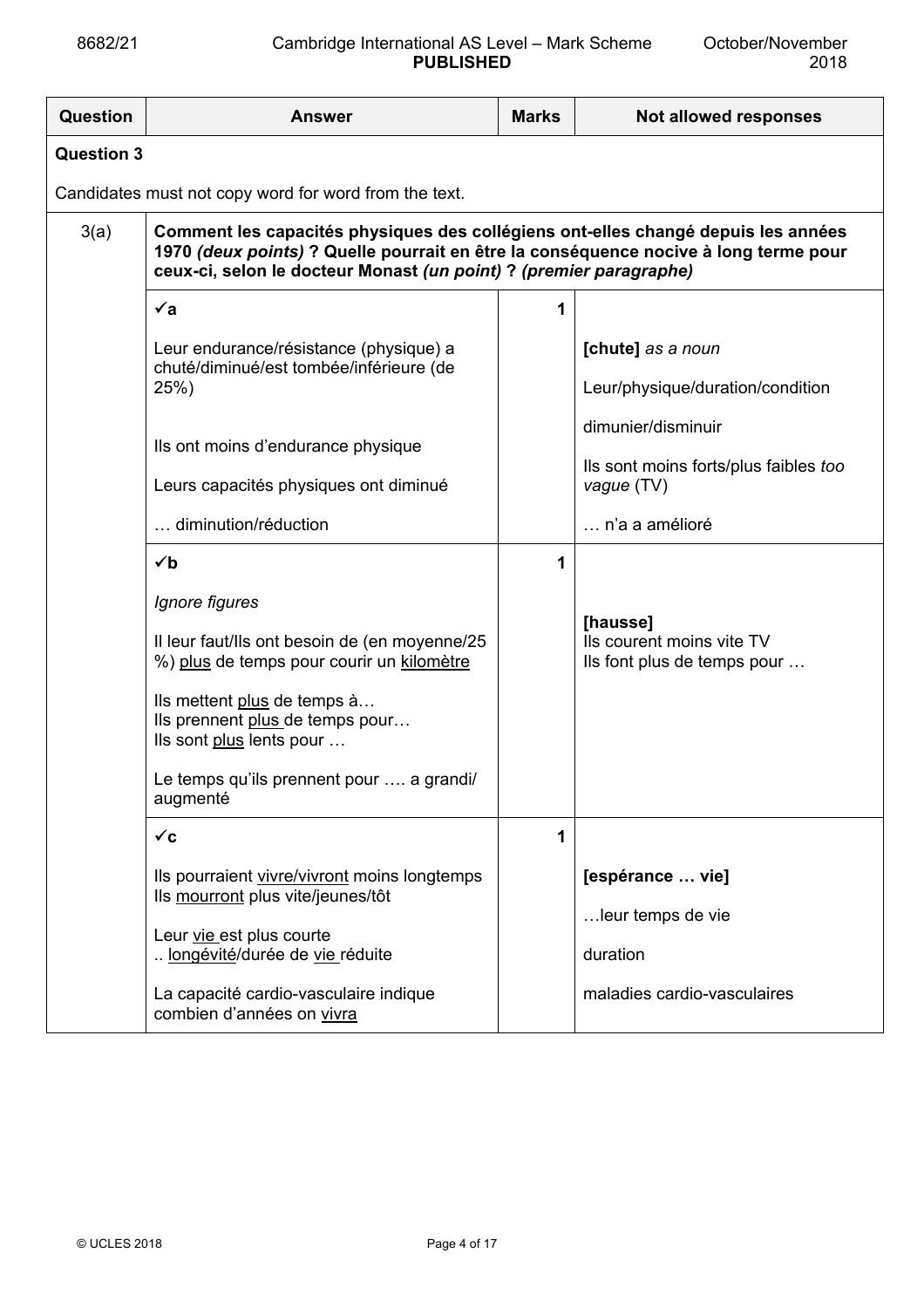| <b>Question</b> | <b>Answer</b>                                                                                                                                                         | <b>Marks</b> | Not allowed responses                                                                         |
|-----------------|-----------------------------------------------------------------------------------------------------------------------------------------------------------------------|--------------|-----------------------------------------------------------------------------------------------|
| 3(b)            | Comment les jeunes contribuent-ils eux-mêmes à la détérioration signalée par le<br>docteur Monast ? (deuxième paragraphe)                                             |              |                                                                                               |
|                 | $\checkmark$ a                                                                                                                                                        | 1            |                                                                                               |
|                 | Ignore ages<br>Ils passent/restent beaucoup/trop/plus de<br>temps/heures or 20 heures par semaine en<br>ligne/devant les écrans/sur Internet/les<br>réseaux (sociaux) |              | [montée]<br>[consacrent]<br>tout le temps goes too far $(T+)$<br>les médias/la technologie TV |
|                 | $\checkmark$                                                                                                                                                          | 1            |                                                                                               |
|                 | Ils ne respectent/font pas les 60 minutes<br>d'activité physique/exercice/sport<br>(recommandées) par jour                                                            |              | [non-respect]<br>le temps recommandé TV                                                       |
|                 | Ils ne passent (consacrent TOL here]<br>pas/passent moins d'une heure par jour à<br>faire des activités physiques                                                     |              |                                                                                               |
| 3(c)            | Selon le troisième paragraphe, que vaut-il mieux faire avant l'âge de 18 ans (un point) ?<br>Pourquoi (deux points) ?                                                 |              |                                                                                               |
|                 | $\check{a}$                                                                                                                                                           | 1            |                                                                                               |
|                 | adopter les bonnes habitudes                                                                                                                                          |              | [habitudes  adoptées]                                                                         |
|                 | $\checkmark$                                                                                                                                                          | 1            |                                                                                               |
|                 | L(es) habitude(s)/Elles (if clear from A) sont<br>difficiles à rattraper/acquérir/développer/<br>adopter <u>plus tard/après/à cet âge-là/18 ans</u>                   |              | [difficilement rattrapables]                                                                  |
|                 | Il est difficile de changer/s'adapter/<br>commencer (à faire du sport)                                                                                                |              |                                                                                               |
|                 | $\checkmark$ c                                                                                                                                                        | 1            |                                                                                               |
|                 | On ne va pas se mettre à bouger/faire de<br>l'exercice à 20 ans                                                                                                       |              | [risquent guère]                                                                              |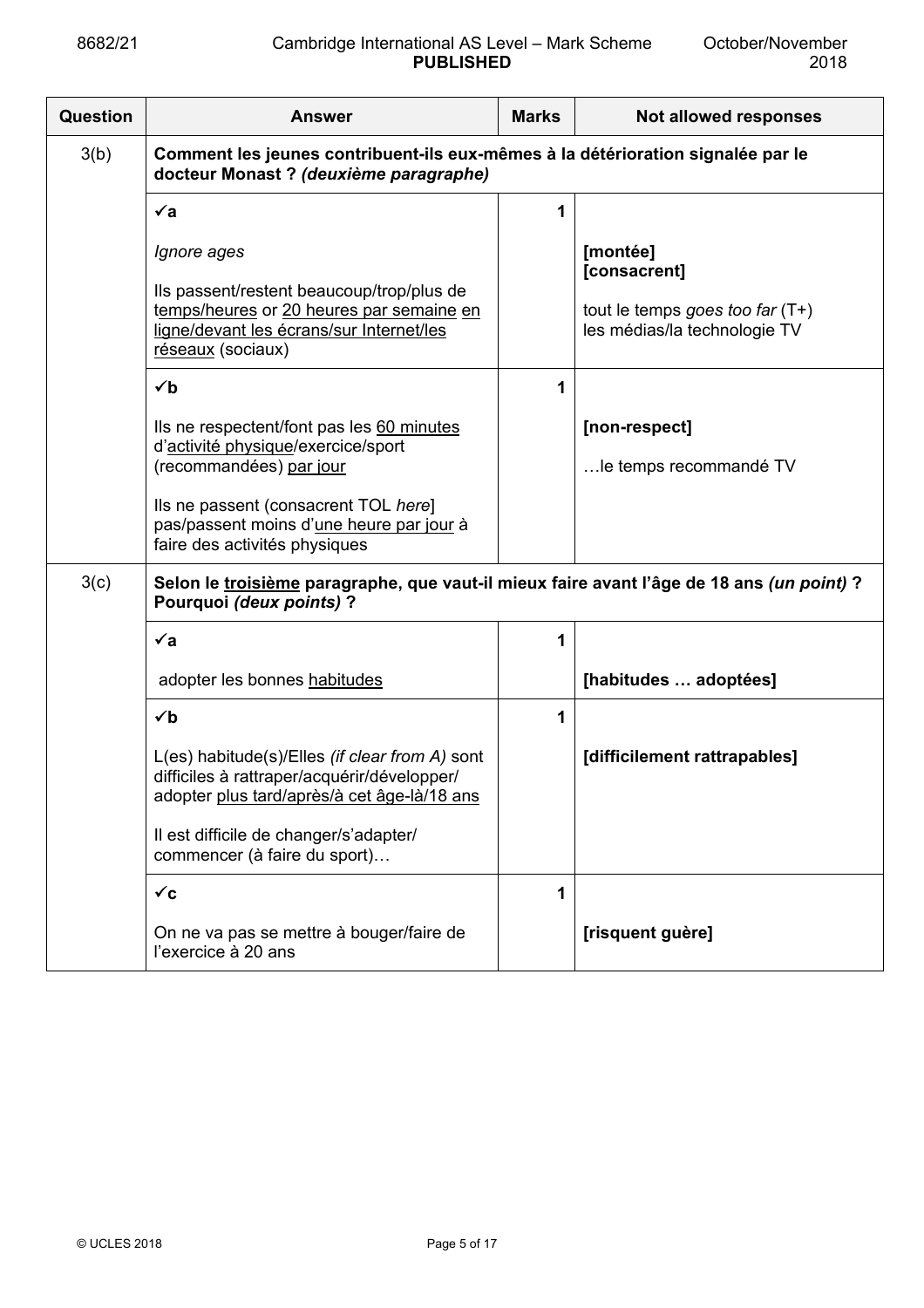| Question | <b>Answer</b>                                                                                                                                  | <b>Marks</b> | Not allowed responses                                                          |
|----------|------------------------------------------------------------------------------------------------------------------------------------------------|--------------|--------------------------------------------------------------------------------|
| 3(d)     | De nos jours, comment les gens rendent-ils leur vie plus sédentaire ? (quatrième<br>paragraphe)                                                |              |                                                                                |
|          | $\checkmark$ a                                                                                                                                 | 1            |                                                                                |
|          | Accept answers beginning with<br>Nous/lls/On/En                                                                                                |              | [usage]<br>[sortie(s)]<br>user                                                 |
|          | Nous/Ils/On/utilisons/prenons la voiture<br>(même) pour de petites distances                                                                   |              | place(s)                                                                       |
|          | trajets/voyages courts                                                                                                                         |              |                                                                                |
|          | $\checkmark$                                                                                                                                   | 1            |                                                                                |
|          | Nous commandons/achetons (les achats/<br>articles/choses/livraisons)/faisons notre                                                             |              | [commandes]                                                                    |
|          | shopping/nos courses en ligne/à<br>domicile/sur Internet                                                                                       |              | demander                                                                       |
|          | $\checkmark$ c                                                                                                                                 | 1            |                                                                                |
|          | Les parents ne permettent/veulent/aiment<br>pas/refusent de permettre aux/laisser les<br>enfants (de) se rendre/aller à l'école à<br>vélo/pied |              | [refus]<br>leurs fils                                                          |
|          | Les parents transportent leurs enfants à<br>l'école                                                                                            |              |                                                                                |
|          | $\checkmark$ d                                                                                                                                 | 1            |                                                                                |
|          | Les jeunes/enfants préfèrent jouer sur<br>ordinateur plutôt que dehors/à l'extérieur/<br>sortir                                                |              | [préférence]<br>[plein air]                                                    |
|          |                                                                                                                                                |              | surfer<br>On bouge moins<br>harmless addition (HA) (sédentaire in<br>question) |
|          |                                                                                                                                                |              | Faire une promenade                                                            |
|          |                                                                                                                                                |              | Les parents préfèrent                                                          |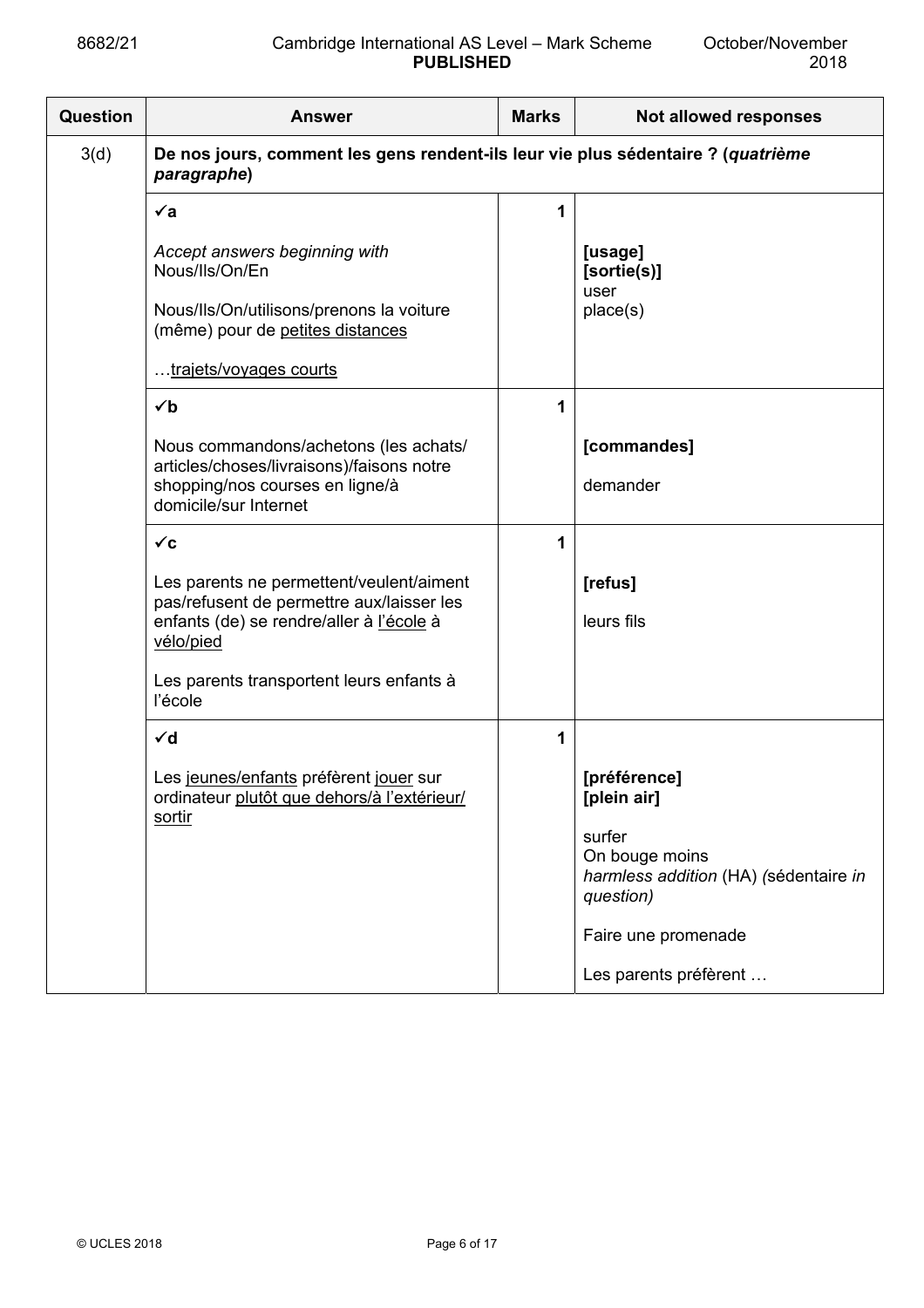| <b>Question</b>                                                                                                                                                     | <b>Answer</b>                                                                                                                    | <b>Marks</b> | Not allowed responses                                                                                              |
|---------------------------------------------------------------------------------------------------------------------------------------------------------------------|----------------------------------------------------------------------------------------------------------------------------------|--------------|--------------------------------------------------------------------------------------------------------------------|
| 3(e)<br>Qu'est-ce que les parents (deux points) et les écoles (un point) peuvent faire pour<br>encourager les jeunes à faire plus d'exercice ? (dernier paragraphe) |                                                                                                                                  |              |                                                                                                                    |
|                                                                                                                                                                     | $\checkmark$ a                                                                                                                   |              |                                                                                                                    |
|                                                                                                                                                                     | Donner/montrer l'exemple<br>En faire eux-mêmes<br>Faire de l'exercice/des activités physiques/<br>Promenades/se promener/balader |              | [donnant]<br>En les encourageant à s'activer HA<br>(faire plus d'exercice in question)<br>activité tout court (TC) |
|                                                                                                                                                                     | $\checkmark$                                                                                                                     |              |                                                                                                                    |
|                                                                                                                                                                     | Faire du sport régulièrement/souvent en<br>famille/avec leurs enfants                                                            |              | [activité(s) sportive(s) régulière(s)]                                                                             |
|                                                                                                                                                                     | Les familles doivent faire du sport<br>régulièrement                                                                             |              | tous le jours T+<br>de temps en temps TV                                                                           |
|                                                                                                                                                                     | $\checkmark$ c                                                                                                                   | 1            |                                                                                                                    |
|                                                                                                                                                                     | Augmenter/incrémenter les/inclure/intégrer/<br>introduire/proposer/incorporer/ plus                                              |              | [intégrant]                                                                                                        |
|                                                                                                                                                                     | d'heures d'éducation physique/EPS/activité<br>physique/ sport/exercice(dans le<br>programme)                                     |              | activité TC<br>mettre                                                                                              |
|                                                                                                                                                                     |                                                                                                                                  |              | beaucoup                                                                                                           |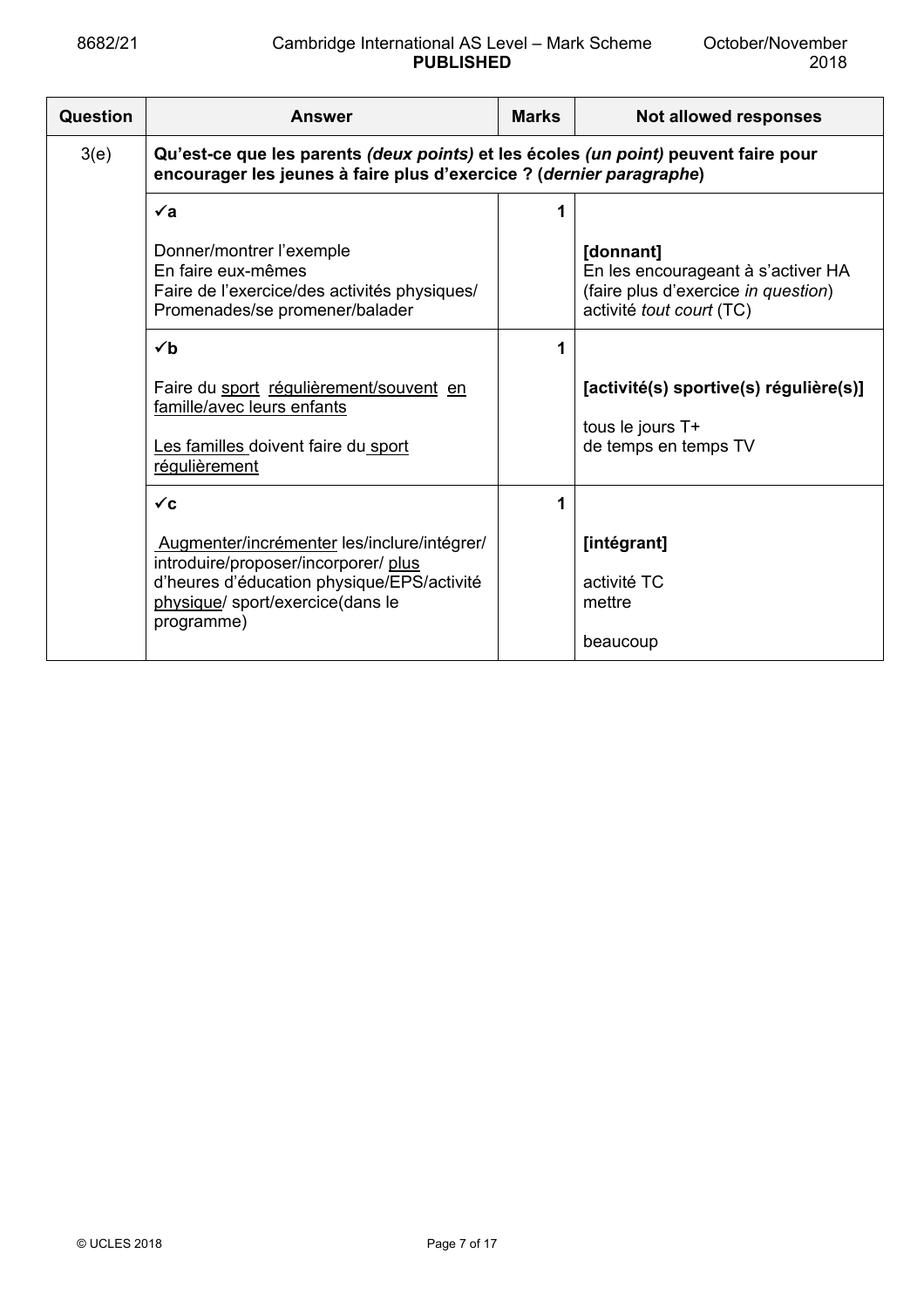## **Quality of Language – Accuracy**

## **5 Very good**

 Consistently accurate. Only very few errors of minor significance. Accurate use of more complex structures (verb forms, tenses, prepositions, word order).

## **4 Good**

 Higher incidence of error than above, but clearly has a sound grasp of the grammatical elements in spite of lapses. Some capacity to use accurately more complex structures.

## **3 Sound**

 Fair level of accuracy. Common tenses and regular verbs mostly correctly formed. Some problems in forming correct agreement of adjectives. Difficulty with irregular verbs, use of prepositions.

## **2 Below average**

 Persistent errors in tense and verb forms. Prepositions frequently incorrect. Recurrent errors in agreement of adjectives.

#### **0–1 Poor**

 Little or no evidence of grammatical awareness. Most constructions incomplete or incorrect. Consistent and repeated error.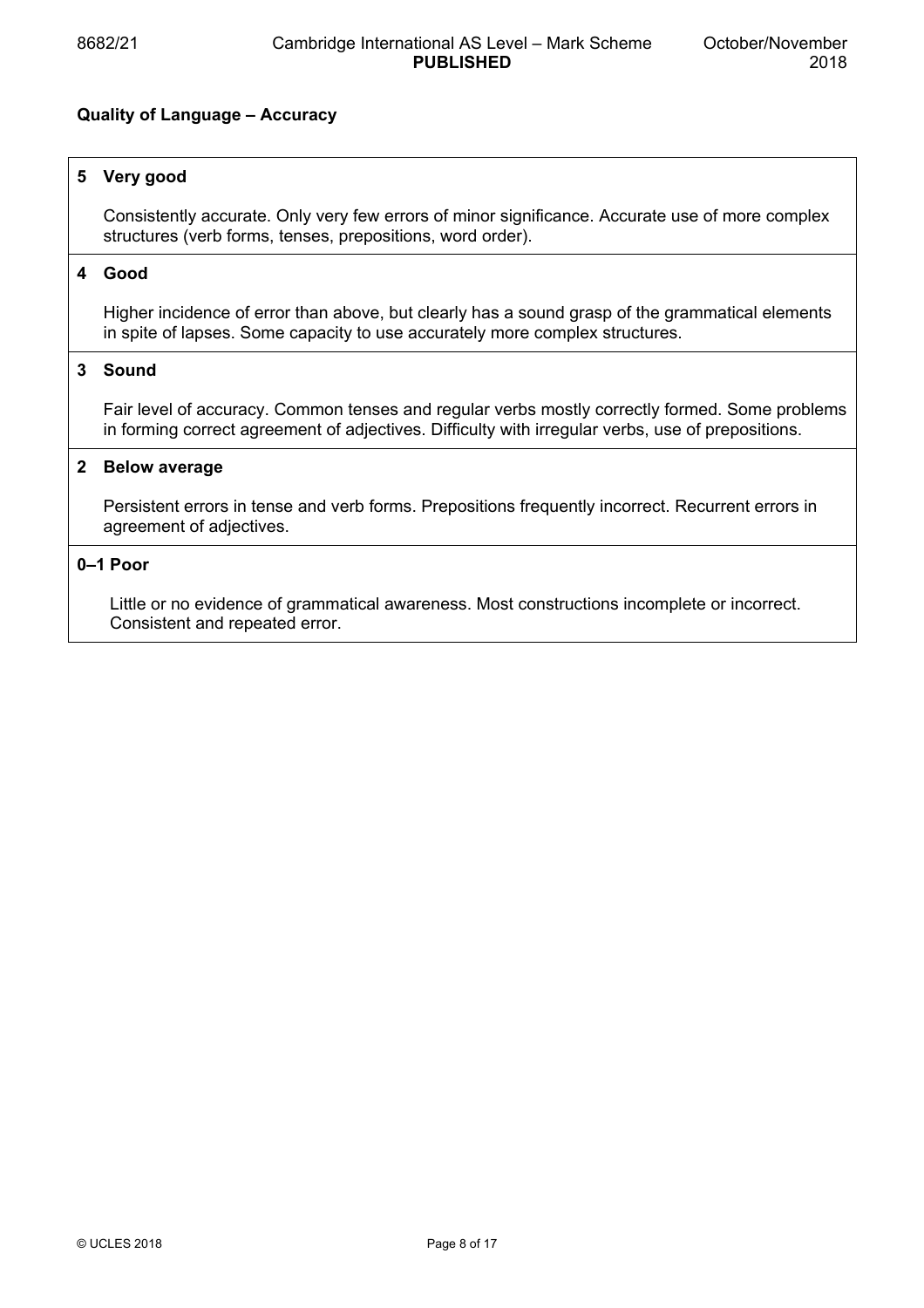## **Additional marking guidance for Quality of Language**

The five marks available for Quality of Language are awarded **globally** for the whole performance on each set of answers.

A concise answer, containing all mark-bearing components for Content is scored on the full range of marks for language, i.e. length does not determine the Quality of Language mark.

**Answers scoring 0 for Content** cannot contribute to the overall Quality of Language mark.

Identify the answer(s) scoring 0 for Content in the whole set of answers. Then add together the number of Content marks available for each of these questions and reduce the Quality of Language mark according to the following table:

| <b>Total Content marks available on questions</b><br>where a candidate scores 0 | <b>Reduce Quality of Language mark by:</b> |
|---------------------------------------------------------------------------------|--------------------------------------------|
| $2 - 3$                                                                         |                                            |
| $4 - 5$                                                                         |                                            |
| $6 - 7$                                                                         |                                            |
| $8 - 14$                                                                        |                                            |
| 15                                                                              | 5                                          |

**Note**: A minimum of one mark for Quality of Language should be awarded if there are any Content marks at all (i.e. 0 Quality of Language marks only if 0 Content marks).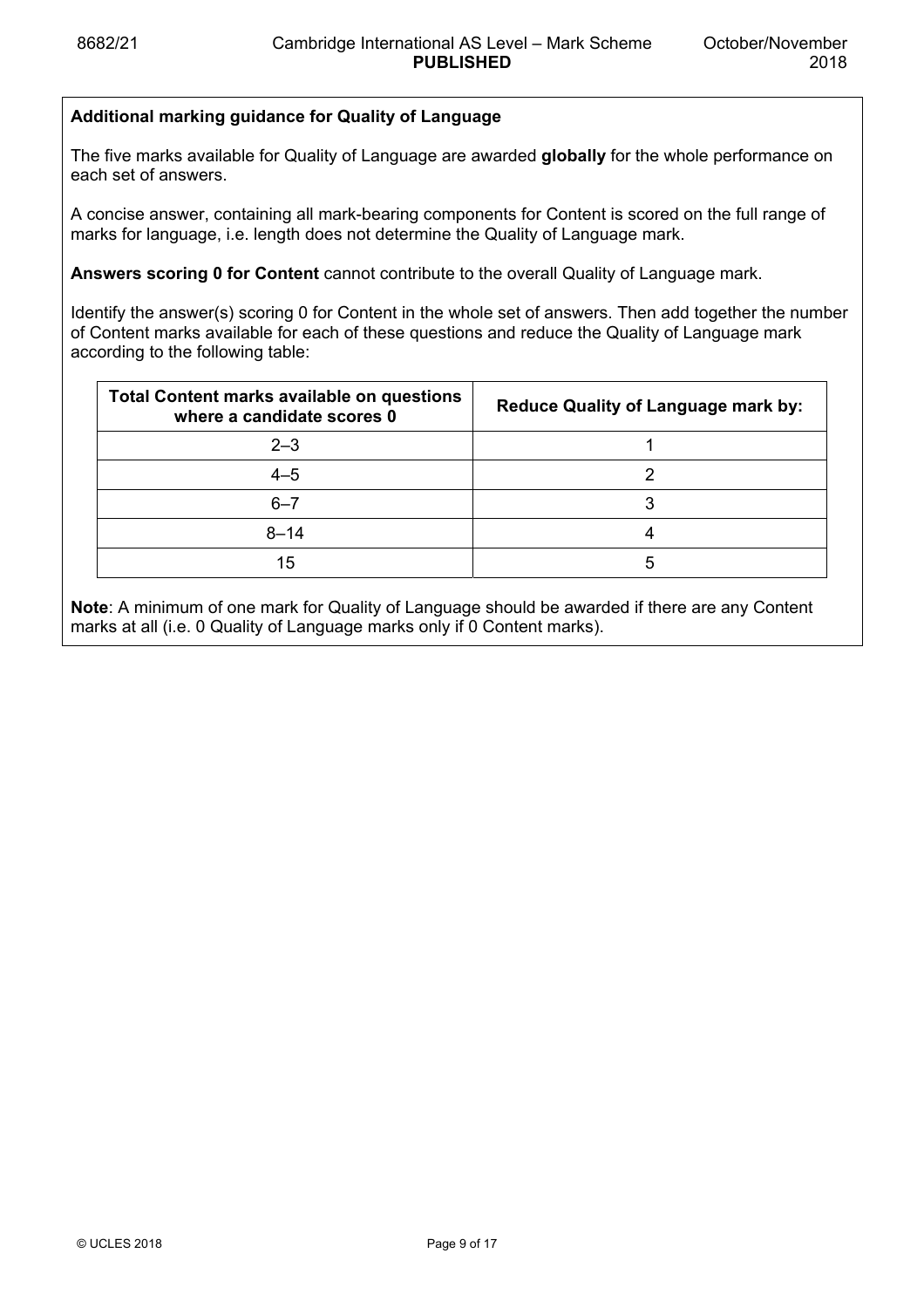# **Section 2**

| Question          | <b>Answer</b>                                                                                                                                                        | <b>Marks</b> | <b>Not Allowed Responses</b>                |
|-------------------|----------------------------------------------------------------------------------------------------------------------------------------------------------------------|--------------|---------------------------------------------|
| <b>Question 4</b> |                                                                                                                                                                      |              |                                             |
|                   | Candidates must not copy word for word from the text.                                                                                                                |              |                                             |
| 4(a)              | En quoi la santé de ceux qui font une activité physique régulière peut-elle différer de<br>celle des individus qui n'en font pas suffisamment ? (premier paragraphe) |              |                                             |
|                   | $\check{a}$                                                                                                                                                          | 1            |                                             |
|                   | Ils ne sont pas / sont moins obèses/gros                                                                                                                             |              | [surpoids]                                  |
|                   | $\checkmark$                                                                                                                                                         | 1            |                                             |
|                   | Leur niveau de cholestérol est (plus)<br>bas/moins haut/inférieur                                                                                                    |              | [niveau  élevé]                             |
|                   |                                                                                                                                                                      |              | un haut cholestérol                         |
|                   | $\checkmark$ c                                                                                                                                                       | 1            |                                             |
|                   | Leur cœur bat moins/ne bat pas vite (au<br>repos)                                                                                                                    |              | [ralentit  pouls]                           |
|                   | Leur pouls/rythme/fréquence cardiaque est<br>ralenti/lent/moins/n'est pas rapide/                                                                                    |              | stabilise<br>ralenter                       |
|                   | $\checkmark$ d                                                                                                                                                       | 1            |                                             |
|                   | Ils sont (mieux) protégés contre/ne souffrent<br>pas/moins des maladies cardio-vasculaires/<br>respiratoires                                                         |              | [prévention]<br>préventer                   |
|                   | Cela empêche/prévient/réduit/diminue                                                                                                                                 |              |                                             |
| 4(b)              | D'où viennent les molécules mentionnées dans le deuxième paragraphe ? A quoi<br>servent-elles ?                                                                      |              |                                             |
|                   | $\checkmark$ a                                                                                                                                                       | 1            |                                             |
|                   | Elles viennent/sont libérées par les muscles<br>guand on les utilise/actifs/utilisés                                                                                 |              | [muscles en activité]                       |
|                   | Des muscles actifs/activés/utilisés/quand on<br>fait une activité/de l'exercice                                                                                      |              | des muscles TC<br>quand on fait du sport T+ |
|                   |                                                                                                                                                                      |              | jetées                                      |
|                   | $\checkmark$<br>Elles protègent contre la maladie<br>(d'Alzheimer/le diabète et autres)                                                                              | 1            | [protection]<br>protecter<br>décliner       |
|                   | Elles réduisent les risques/dangers/<br>possibilités/probabilité de                                                                                                  |              | en train de                                 |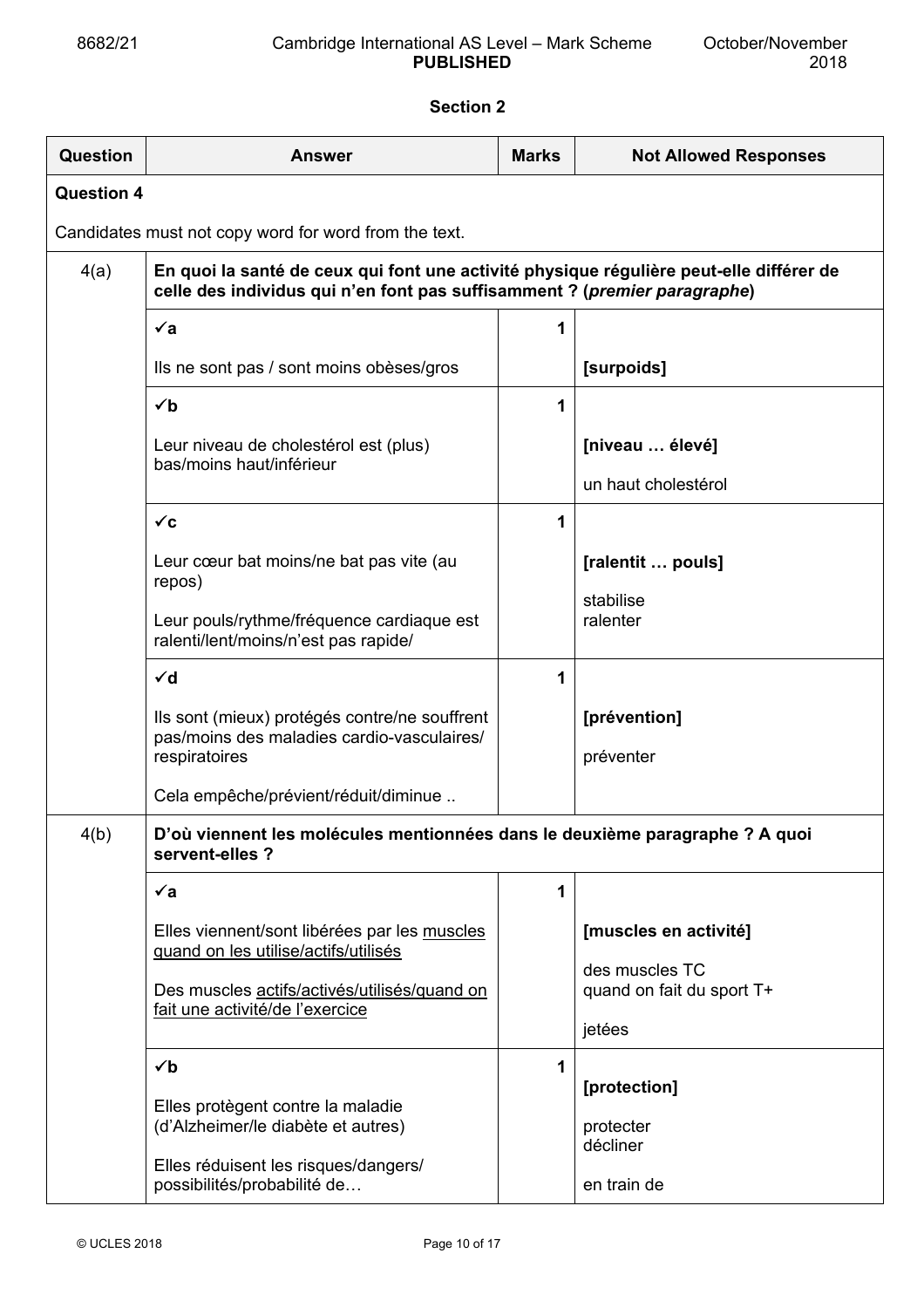| Question                                                                                                                        | <b>Answer</b>                                                                                                                                                                                                             | <b>Marks</b> | <b>Not Allowed Responses</b>          |
|---------------------------------------------------------------------------------------------------------------------------------|---------------------------------------------------------------------------------------------------------------------------------------------------------------------------------------------------------------------------|--------------|---------------------------------------|
| 4(c)                                                                                                                            | Quel est l'impact de l'exercice physique sur les capacités cérébrales des seniors (un<br>point) ? Ceux qui font de l'exercice, que réussissent-ils à faire mieux que les<br>autres (deux points) ? (troisième paragraphe) |              |                                       |
|                                                                                                                                 | $\checkmark$ a                                                                                                                                                                                                            | 1            |                                       |
|                                                                                                                                 | Le cerveau vieillit/les capacités cérébrales<br>se détériorent/moins vite<br>Il ralentit la détérioration des<br>Le cerveau reste (plus) jeune                                                                            |              | [vieillissement  freiné]<br>améliorer |
|                                                                                                                                 | $\checkmark$                                                                                                                                                                                                              | 1            |                                       |
|                                                                                                                                 | Mémoriser/ils mémorisent (mieux)                                                                                                                                                                                          |              | [mémoire]                             |
|                                                                                                                                 | $\checkmark$ c                                                                                                                                                                                                            | 1            |                                       |
|                                                                                                                                 | Calculer/Ils calculent (mieux)<br>Plus forts en maths                                                                                                                                                                     |              | [calcul]                              |
| Quel est l'exercice recommandé dans le quatrième paragraphe (un point) ? Quels en<br>4(d)<br>sont les avantages (deux points) ? |                                                                                                                                                                                                                           |              |                                       |
|                                                                                                                                 | $\checkmark$ a                                                                                                                                                                                                            | 1            | prender                               |
|                                                                                                                                 | Prendre/utiliser/monter l'escalier/les<br>marches<br>Ne pas prendre l'ascenseur                                                                                                                                           |              | prenner                               |
|                                                                                                                                 | $\checkmark$                                                                                                                                                                                                              | 1            | [esprit agile]                        |
|                                                                                                                                 | L'esprit reste plus actif/vif/vigoureux<br>Le cerveau reste plus agile/sain/actif/<br>efficace<br>On préserve (plus longtemps) les capacités<br>intellectuelles                                                           |              |                                       |
|                                                                                                                                 | $\checkmark$ c                                                                                                                                                                                                            | 1            | [accéder]                             |
|                                                                                                                                 | C'est une activité ouverte/accessible à<br>(presque) tout le monde<br>(Presque) tout le monde peut le faire                                                                                                               |              | un sport                              |
|                                                                                                                                 | Il y a des escaliers partout<br>On peut le faire facilement                                                                                                                                                               |              |                                       |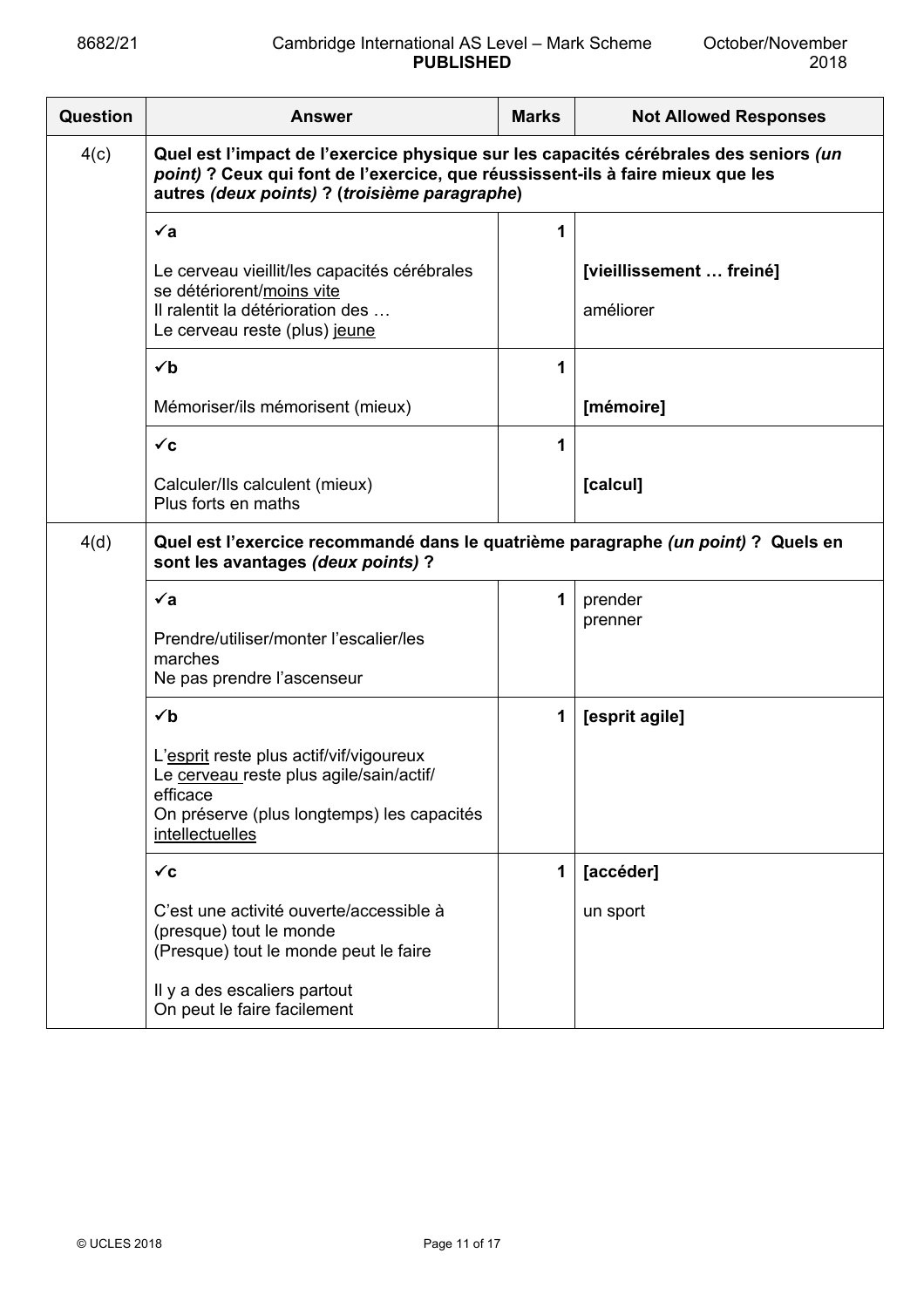| <b>Question</b> | <b>Answer</b>                                                                                                                      | <b>Marks</b> | <b>Not Allowed Responses</b>                        |  |
|-----------------|------------------------------------------------------------------------------------------------------------------------------------|--------------|-----------------------------------------------------|--|
| 4(e)            | A part les bienfaits physiques et intellectuels, comment l'exercice est-il bénéfique aux<br>seniors, selon le dernier paragraphe ? |              |                                                     |  |
|                 | $\checkmark$ a                                                                                                                     | 1            |                                                     |  |
|                 | Il préserve leur indépendance<br>Ils restent (plus) indépendants/autonomes                                                         |              | [préservation]<br>[autonomie]                       |  |
|                 |                                                                                                                                    |              | confidence<br>autonomiques<br>Ils restent jeunes HA |  |
|                 | $\checkmark$                                                                                                                       | 1            |                                                     |  |
|                 | Ils se sentent/sont mieux (dans leur<br>peau)/plus heureux/contents                                                                |              | [bien-être]                                         |  |
|                 | bonheur/contentement/félicité/satisfaction                                                                                         |              | santé<br>sentiment d'être bien                      |  |
|                 | $\checkmark$ c                                                                                                                     | 1            |                                                     |  |
|                 | On paie/dépense moins/économise en frais<br>de/sur la santé                                                                        |              | [économiser  dépenses]<br>coutes<br>les médecines   |  |

## **Quality of Language – Accuracy**

#### **5 Very good**

 Consistently accurate. Only very few errors of minor significance. Accurate use of more complex structures (verb forms, tenses, prepositions, word order).

#### **4 Good**

 Higher incidence of error than above, but clearly has a sound grasp of the grammatical elements in spite of lapses. Some capacity to use accurately more complex structures.

#### **3 Sound**

 Fair level of accuracy. Common tenses and regular verbs mostly correctly formed. Some problems in forming correct agreement of adjectives. Difficulty with irregular verbs, use of prepositions.

## **2 Below average**

 Persistent errors in tense and verb forms. Prepositions frequently incorrect. Recurrent errors in agreement of adjectives.

#### **0–1 Poor**

 Little or no evidence of grammatical awareness. Most constructions incomplete or incorrect. Consistent and repeated error.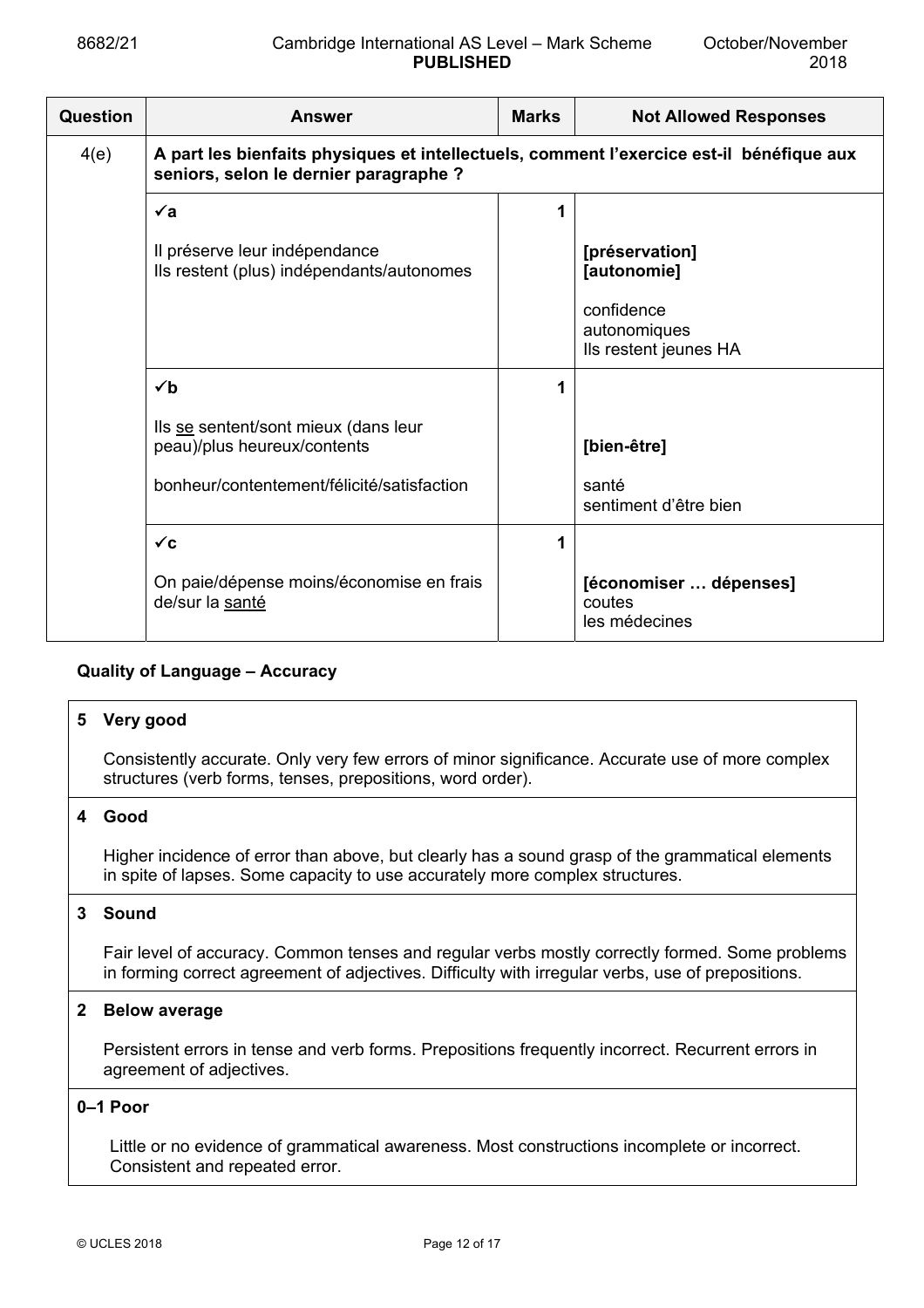# **Additional marking guidance for Quality of Language**

The five marks available for Quality of Language are awarded **globally** for the whole performance on each set of answers.

A concise answer, containing all mark-bearing components for Content is scored on the full range of marks for language, i.e. length does not determine the Quality of Language mark.

**Answers scoring 0 for Content** cannot contribute to the overall Quality of Language mark.

Identify the answer(s) scoring 0 for Content in the whole set of answers. Then add together the number of Content marks available for each of these questions and reduce the Quality of Language mark according to the following table:

| <b>Total Content marks available on questions</b><br>where a candidate scores 0 | <b>Reduce Quality of Language mark by:</b> |
|---------------------------------------------------------------------------------|--------------------------------------------|
| $2 - 3$                                                                         |                                            |
| $4 - 5$                                                                         |                                            |
| $6 - 7$                                                                         |                                            |
| $8 - 14$                                                                        |                                            |
| 15                                                                              | :C                                         |

**Note**: A minimum of one mark for Quality of Language should be awarded if there are any Content marks at all (i.e. 0 Quality of Language marks only if 0 Content marks).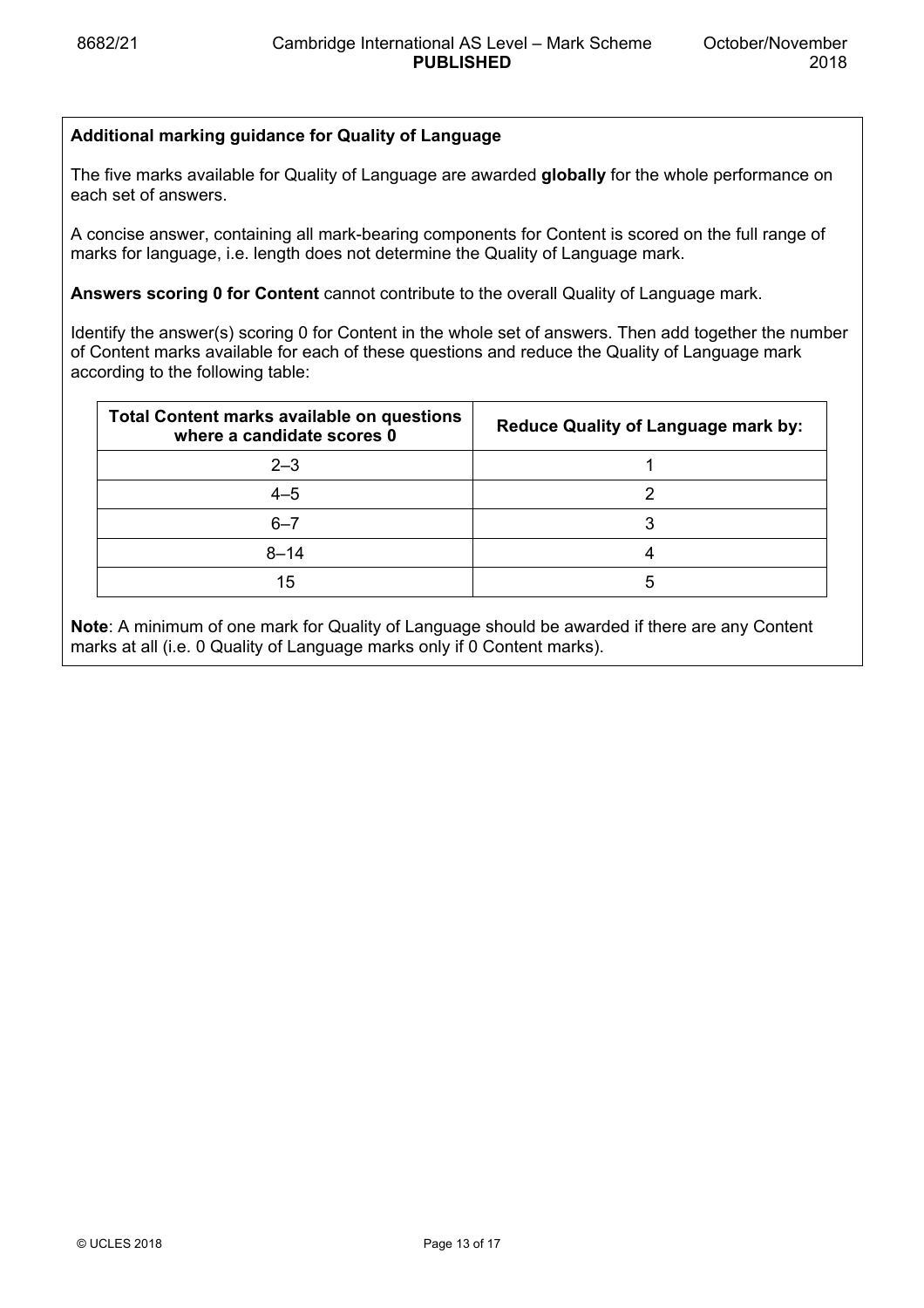| <b>Question</b>   | <b>Answer</b>                                                                                                                                                                                       | <b>Marks</b> | <b>Not Allowed Reponses</b> |  |
|-------------------|-----------------------------------------------------------------------------------------------------------------------------------------------------------------------------------------------------|--------------|-----------------------------|--|
| <b>Question 5</b> |                                                                                                                                                                                                     |              |                             |  |
|                   | Question 5(a) - Summary                                                                                                                                                                             |              |                             |  |
|                   | The summary could include the points below/overleaf up to a maximum of 10.                                                                                                                          |              |                             |  |
| 5(a)              | Résumez les raisons pour lesquelles les jeunes et les seniors doivent faire<br>régulièrement de l'exercice physique, telles qu'elles sont présentées dans les deux<br>textes.                       |              |                             |  |
|                   | Points may be expressed either as benefits of regular exercise or as consequences of lack of it.                                                                                                    |              |                             |  |
|                   | $\check{a}$                                                                                                                                                                                         | 10           |                             |  |
|                   | Perte de capacité physique/cardio-<br>vasculaire/endurance/jeunes courent moins<br>longtemps/moins vite/performances<br>physiques inférieurs                                                        |              |                             |  |
|                   | $\checkmark$                                                                                                                                                                                        |              |                             |  |
|                   | Espérance de vie réduite                                                                                                                                                                            |              |                             |  |
|                   | $\checkmark$ c                                                                                                                                                                                      |              |                             |  |
|                   | Temps passé devant les écrans/médias en<br>ligne/jouer sur ordinateur/technologie                                                                                                                   |              |                             |  |
|                   | $\checkmark$ d                                                                                                                                                                                      |              |                             |  |
|                   | Développer bonnes habitudes/réflexes sains<br>(pour l'avenir) / Si ces habitudes pas<br>adoptées quand on est jeune, elles sont<br>difficilement rattrapables / commencer à 45-<br>50 ans trop tard |              |                             |  |
|                   | $\checkmark$ e                                                                                                                                                                                      |              |                             |  |
|                   | Vie sédentaire / bouger beaucoup moins<br>(que dans le passé) On prend la voiture /<br>livraisons à domicile / ne pas aller à l'école<br>à pied/vélo / ne pas jouer dehors                          |              |                             |  |
|                   | $\checkmark$ f                                                                                                                                                                                      |              |                             |  |
|                   | Bon pour le corps / la santé                                                                                                                                                                        |              |                             |  |
|                   | $\check{g}$                                                                                                                                                                                         |              |                             |  |
|                   | Taux de surpoids/cholestérol/pouls moins<br>élevés                                                                                                                                                  |              |                             |  |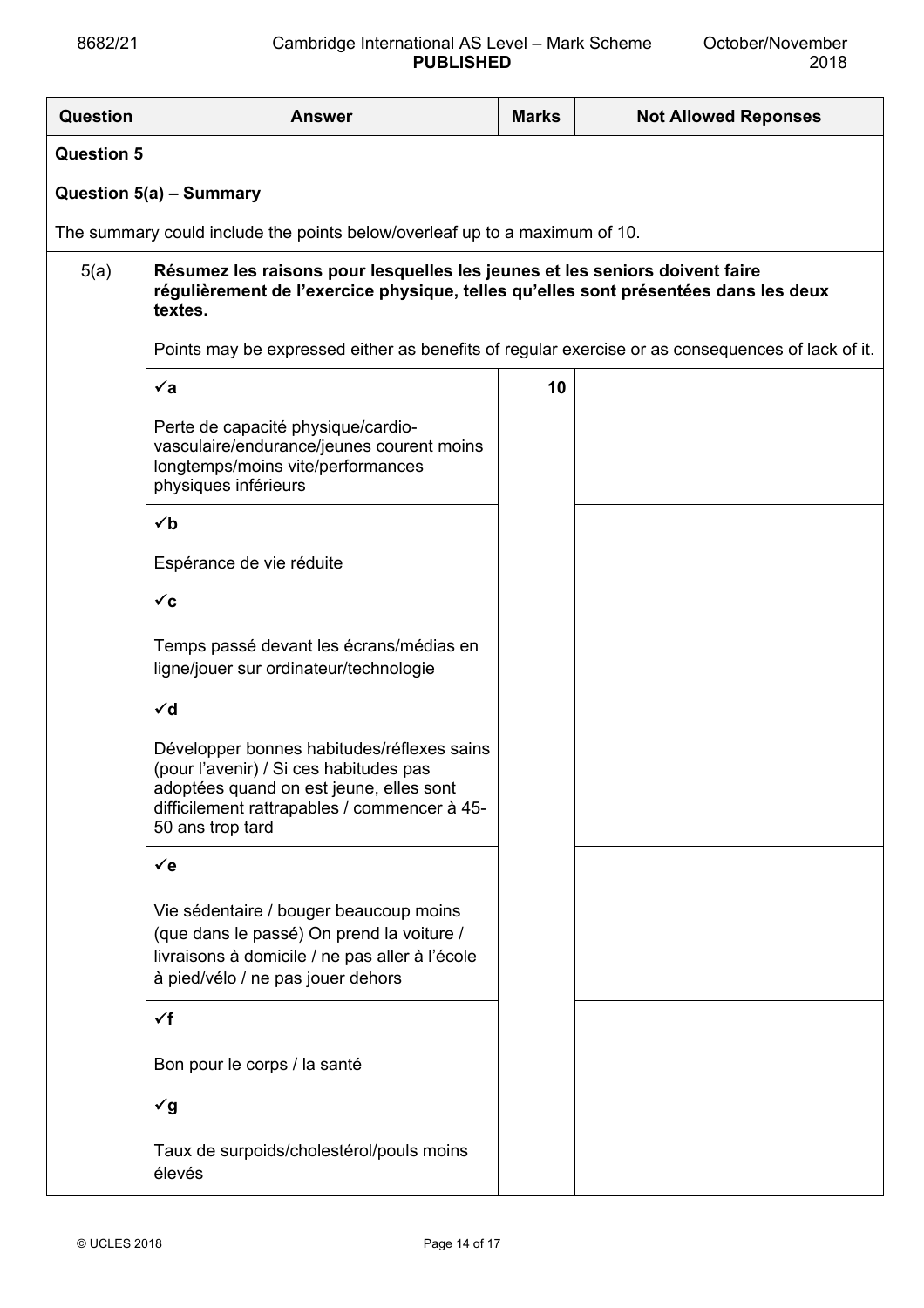## 8682/21 Cambridge International AS Level – Mark Scheme **PUBLISHED**

| <b>Question</b> | <b>Answer</b>                                                                                                                        | <b>Marks</b> | <b>Not Allowed Reponses</b> |
|-----------------|--------------------------------------------------------------------------------------------------------------------------------------|--------------|-----------------------------|
| 5(a)            | $\checkmark$ h                                                                                                                       |              |                             |
|                 | Prévention de maladies (cardio-<br>vasculaires/respiratoires/Alzheimer/diabète)                                                      |              |                             |
|                 | $\check{v}$                                                                                                                          |              |                             |
|                 | Meilleures performances<br>intellectuelles/capacités<br>cérébrales/mémoire/calcul                                                    |              |                             |
|                 | $\check{y}$                                                                                                                          |              |                             |
|                 | Bon pour le cerveau/vieillissement/déclin du<br>cerveau ralenti/cerveau rajeuni/esprit<br>agile/structure cérébrale reste plus jeune |              |                             |
|                 | $\checkmark$                                                                                                                         |              |                             |
|                 | Seniors (plus) autonomes                                                                                                             |              |                             |
|                 | $\checkmark$                                                                                                                         |              |                             |
|                 | Sens de bien-être/contentement                                                                                                       |              |                             |
|                 | $\sqrt{m}$                                                                                                                           |              |                             |
|                 | Economiser dépenses de santé                                                                                                         |              |                             |
|                 | $\sqrt{n}$                                                                                                                           |              |                             |
|                 | Rester jeune                                                                                                                         |              |                             |
|                 | <b>HA</b>                                                                                                                            |              |                             |
|                 | Montrer l'exemple                                                                                                                    |              |                             |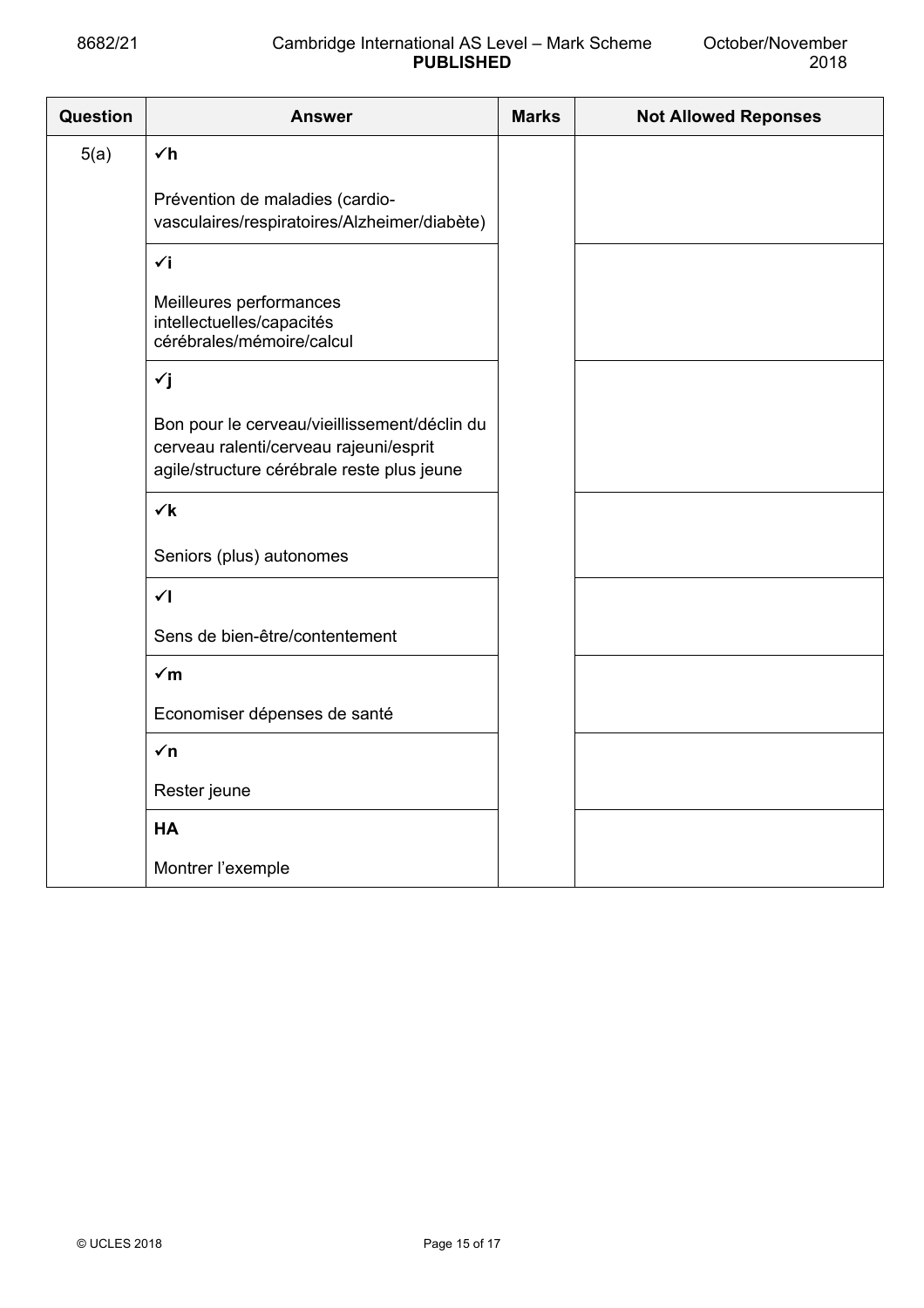| <b>Question</b>                                                                                                                                                                                      | <b>Answer</b>                                                                                                                                                                                   | <b>Marks</b> | <b>Not Allowed Reponses</b> |  |  |  |
|------------------------------------------------------------------------------------------------------------------------------------------------------------------------------------------------------|-------------------------------------------------------------------------------------------------------------------------------------------------------------------------------------------------|--------------|-----------------------------|--|--|--|
| <b>Question 5(b)</b>                                                                                                                                                                                 |                                                                                                                                                                                                 |              |                             |  |  |  |
| Content marks – Response to the Text                                                                                                                                                                 |                                                                                                                                                                                                 |              |                             |  |  |  |
| Mark like a mini-essay according to the variety and interest of the opinions and views expressed, the<br>response to the original text stimulus and the ability to express a personal point of view. |                                                                                                                                                                                                 |              |                             |  |  |  |
| 5(b)                                                                                                                                                                                                 | Vous avez décidé de faire plus d'exercice physique. Qu'allez-vous faire ?                                                                                                                       |              |                             |  |  |  |
|                                                                                                                                                                                                      | Insist on future intentions                                                                                                                                                                     | 5            |                             |  |  |  |
|                                                                                                                                                                                                      | 5<br>Very good<br>Varied and interesting ideas, showing<br>an element of flair and imagination, a<br>capacity to express a personal point<br>of view.                                           |              |                             |  |  |  |
|                                                                                                                                                                                                      | Good<br>4<br>Not the flair and imagination of the<br>best candidates, but work still shows<br>an ability to express a range of ideas,<br>maintain interest and respond to the<br>issues raised. |              |                             |  |  |  |
|                                                                                                                                                                                                      | 3<br><b>Sound</b><br>A fair level of interest and ideas. May<br>concentrate on a single issue, but<br>there is still a response to ideas in<br>the text.                                        |              |                             |  |  |  |
|                                                                                                                                                                                                      | $\mathbf{2}$<br><b>Below average</b><br>Limited range of ideas; rather<br>humdrum. May disregard the element<br>of response to the text, and write a<br>largely unrelated free-composition.     |              |                             |  |  |  |
|                                                                                                                                                                                                      | 0-1 Poor<br>Few ideas to offer on the theme.<br>Banal and pedestrian. No element of<br>personal response to the text.<br>Repeated error.                                                        |              |                             |  |  |  |